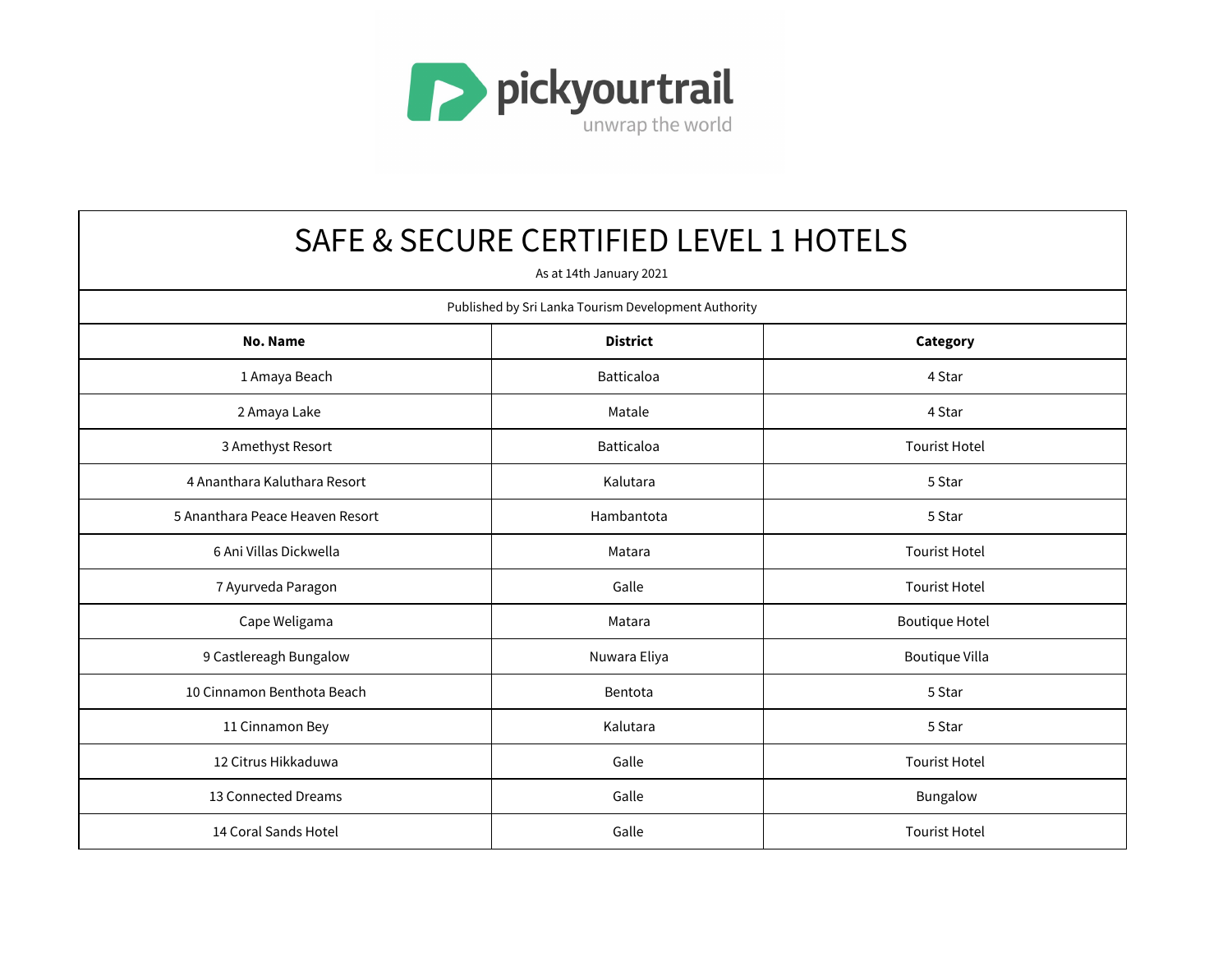

| 15 Dunkeld Bungalow         | Nuwara Eliya | <b>Boutique Villa</b> |
|-----------------------------|--------------|-----------------------|
| 16 Haritha Villas + Spa     | Galle        | <b>Guest House</b>    |
| 17 Heritance Ahungalla      | Galle        | 5 Star                |
| 18 Heritance Negambo        | Gampaha      | 5 Star                |
| 19 Hibiscus Beach Hotel     | Kalutara     | 1 Star                |
| 20 Insight Resort Ahangama. | Galle        | <b>Tourist Hotel</b>  |
| 21 Jetwing Lagoon           | Gampaha      | <b>Tourist Hotel</b>  |
| 22 Jetwing Lake             | Matale       | 4 Star                |
| 23 Kahanda Kanda            | Galle        | <b>Boutique Villa</b> |

| 24 KK Beach Hotel                 | Galle        | <b>Guest House</b>    |
|-----------------------------------|--------------|-----------------------|
| 25 Langdale Resort and Spa        | Nuwara Eliya | <b>Boutique Hotel</b> |
| 26 Lanka Princess Hotel           | Kalutara     | <b>Tourist Hotel</b>  |
| 27 ME Colombo                     | Colombo      | <b>Tourist Hotel</b>  |
| 28 Mermaid Hotel and Club         | Kalutara     | 2 Star                |
| 29 Mosvold Lanka Villas (Pvt) Ltd | Galle        | <b>Guest House</b>    |
| 30 Mountbatten Bungalow           | Kandy        | <b>Tourist Hotel</b>  |
| 31 Norwood Bungalow               | Nuwara Eliya | Boutique Villa        |
| 32 Oliphant Bunglow               | Nuwara Eliya | Boutique Villa        |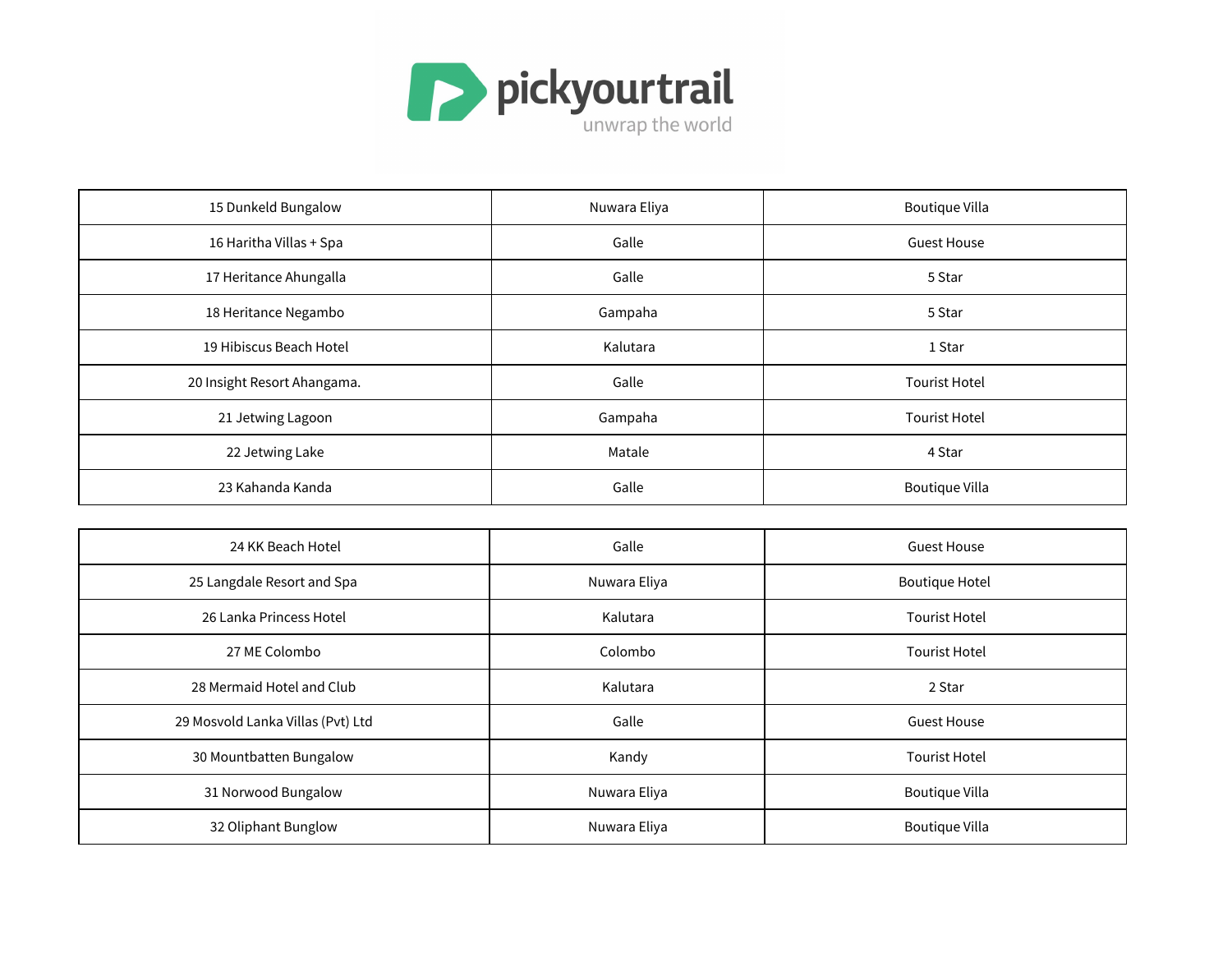

| 33 Riff Hikkaduwa                      | Galle                                | <b>Tourist Hotel</b>  |  |
|----------------------------------------|--------------------------------------|-----------------------|--|
| 34 Santani Wellness Resort and spa     | Kandy                                | <b>Guest House</b>    |  |
| 35 Sen Wellness Sanctuary              | Hambantota                           | <b>Guest House</b>    |  |
| 36 Shamaz Galle                        | Galle                                | <b>Guest House</b>    |  |
| 37 Siddhalepa Ayurveda Health Resort   | Kalutara                             | <b>Tourist Hotel</b>  |  |
| 38 Sri Sharavi Beach Villas & Spa      | Matara                               | <b>Guest House</b>    |  |
| 39 Summerville Bungalow                | Nuwara Eliya                         | <b>Boutique Villa</b> |  |
| 40 Taj Bentota Resort & Spa            | Galle                                | 5 Star                |  |
| 41 Tangerine Beach Hotels PLC          | Kalutara                             | 3 Star                |  |
| 42 The Argyle                          | Nuwara Eliya<br><b>Tourist Hotel</b> |                       |  |
| 43 The Fortress Resort and Spa         | Galle                                | <b>Boutique Hotel</b> |  |
| 44 The Habitat Kosgoda by Asia Leisure | Galle                                | <b>Boutique Hotel</b> |  |
| 45 The Sandhya                         | Galle                                | <b>Guest House</b>    |  |
| 46 Tienstin Bungalow                   | Nuwara Eliya                         | <b>Boutique Villa</b> |  |
| 47 Trinco Blu by Cinnamon              | Trincomalee                          | 4 Star                |  |
| 48 Turyaa Kalutara                     | Kalutara                             | <b>Tourist Hotel</b>  |  |
| 49 UTMT Resort (PVT) Ltd               | Matara                               | <b>Tourist Hotel</b>  |  |
| 50 Weligama Escapes (Pvt) Ltd.         | Matara                               | <b>Guest House</b>    |  |
| 51 Why House                           | Galle                                | <b>Boutique Villa</b> |  |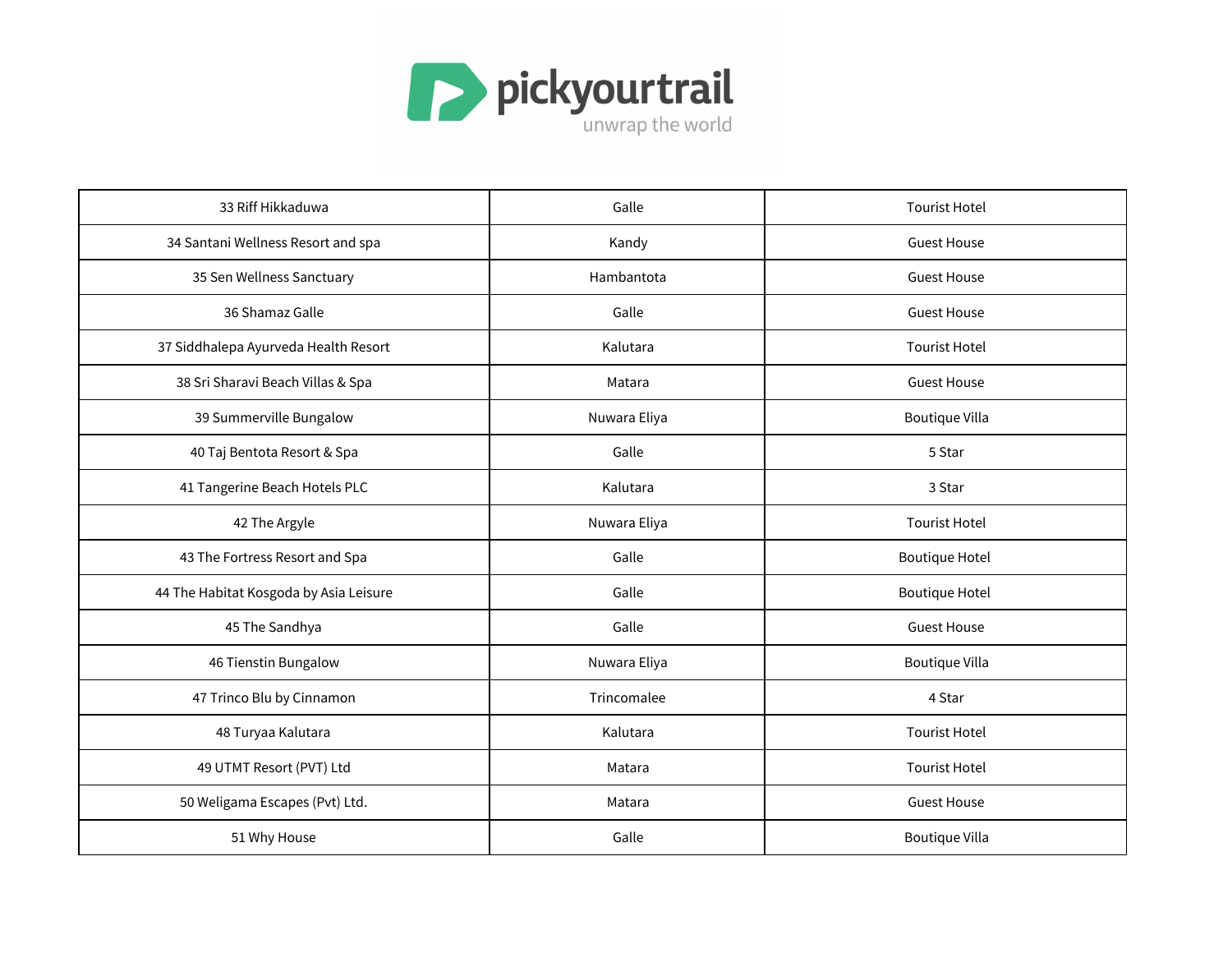

| 52 Wild Coast Lodge                     | Hambantota | <b>Boutique Hotel</b> |
|-----------------------------------------|------------|-----------------------|
| 53 The Villa Blue Sky                   | Galle      | Bungalow              |
| 54 Fresco Water Villa                   | Matale     | <b>Tourist Hotel</b>  |
| 55 Sigiriya Jungles                     | Matale     | <b>Tourist Hotel</b>  |
| 56 Lantern Boutique Hotel               | Matara     | <b>Guest House</b>    |
| 57 Talalla Retreat Center               | Matara     | <b>Tourist Hotel</b>  |
| 58 Eco Team Safari Camps Yala (Pvt) Ltd | Monaragala | <b>Camping Site</b>   |
| 59 Subasha Summer Cottage               | Matara     | HomeStay              |

## **Attractions**

| <b>Department</b> |              | <b>Site</b>              | <b>Times of visit</b> | Image |
|-------------------|--------------|--------------------------|-----------------------|-------|
| Forest Department | $\mathbf{1}$ | Sinharaja Forest Reserve | Any weekday           |       |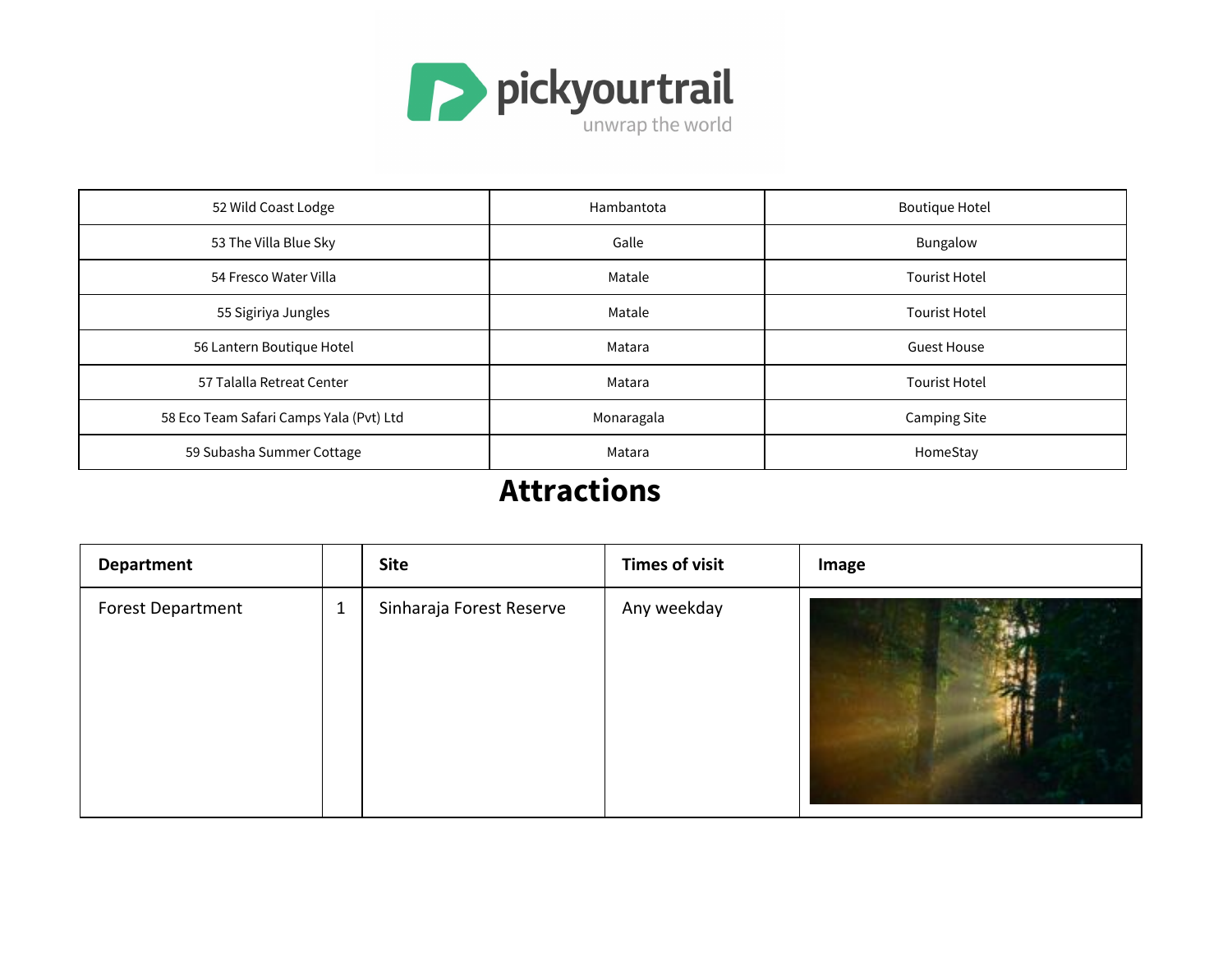

| Department of<br>wildlife conservation | $\overline{2}$ | Yala National Park | Any weekday |  |
|----------------------------------------|----------------|--------------------|-------------|--|
|----------------------------------------|----------------|--------------------|-------------|--|

| $\overline{3}$ | <b>Udawalawe National Park</b><br>Safari | 6.00 am to 6.00 pm<br>The arrival of tour<br>groups with<br>advance notice |  |
|----------------|------------------------------------------|----------------------------------------------------------------------------|--|
| $\overline{4}$ | Eth Athurusevana                         |                                                                            |  |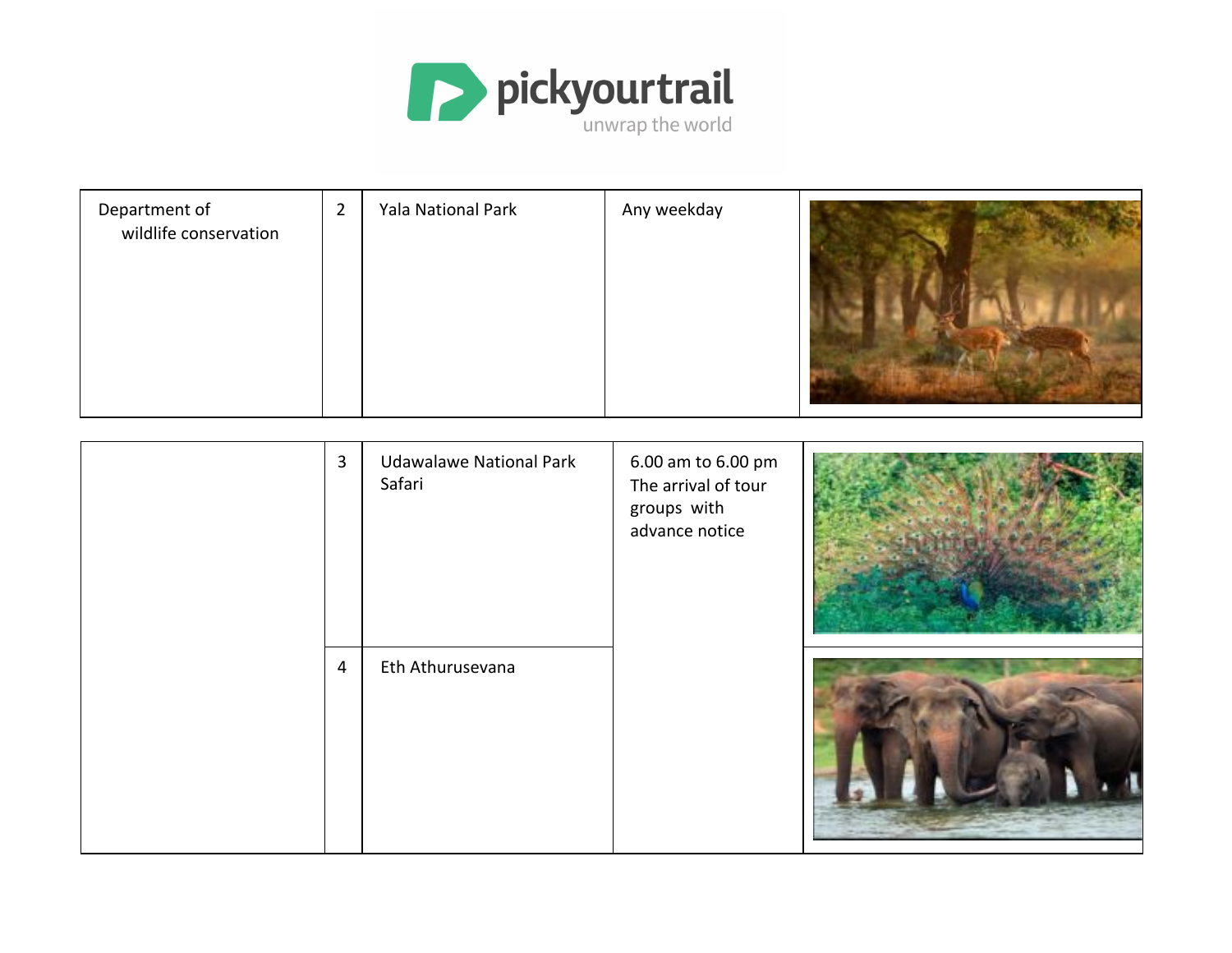

| 5               | Kaudulla National Park   |  |
|-----------------|--------------------------|--|
| $6\phantom{.}6$ | Vilpaththu National Park |  |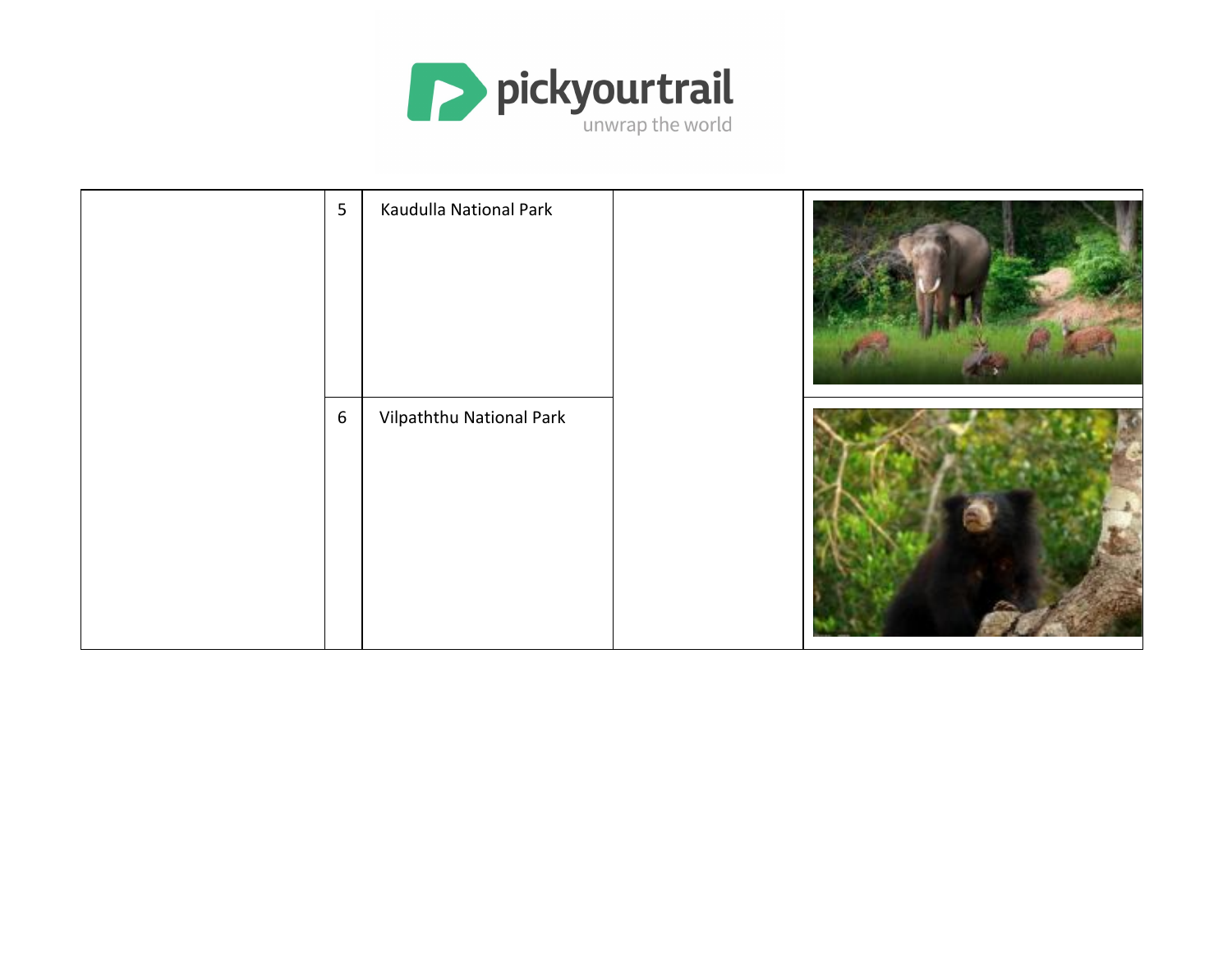

|                                                 | $\overline{7}$ | Mirissa Whale Watching |                    |  |
|-------------------------------------------------|----------------|------------------------|--------------------|--|
| Department of<br>National Zoological<br>Gardens | $\,8\,$        | Pinnawala Open Zoo     | 8.00 am to 5.00 pm |  |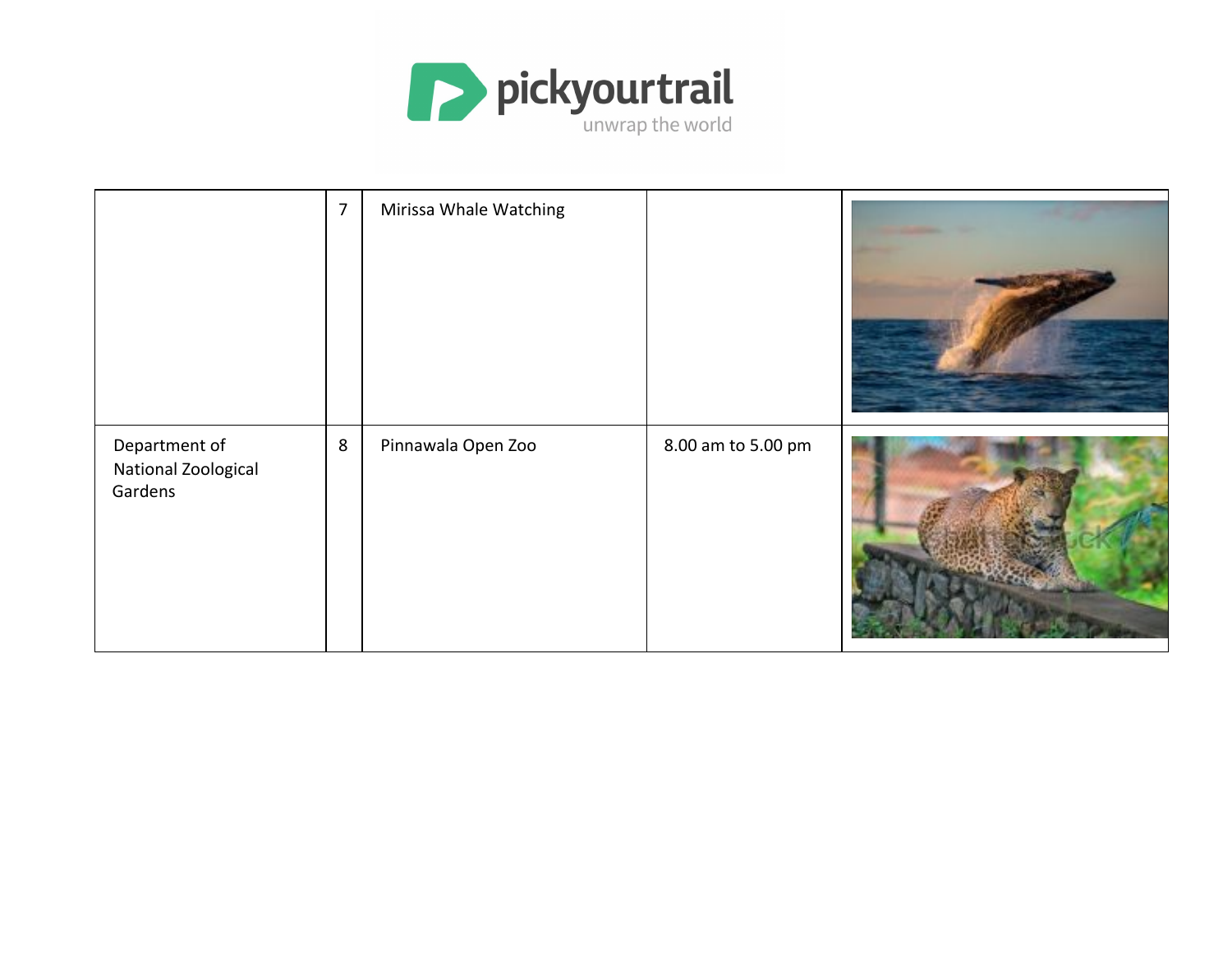

| $\boldsymbol{9}$ | Pinnawala Elephant Orphanage |  |
|------------------|------------------------------|--|
| 10               | Ridiyagama Safari Park       |  |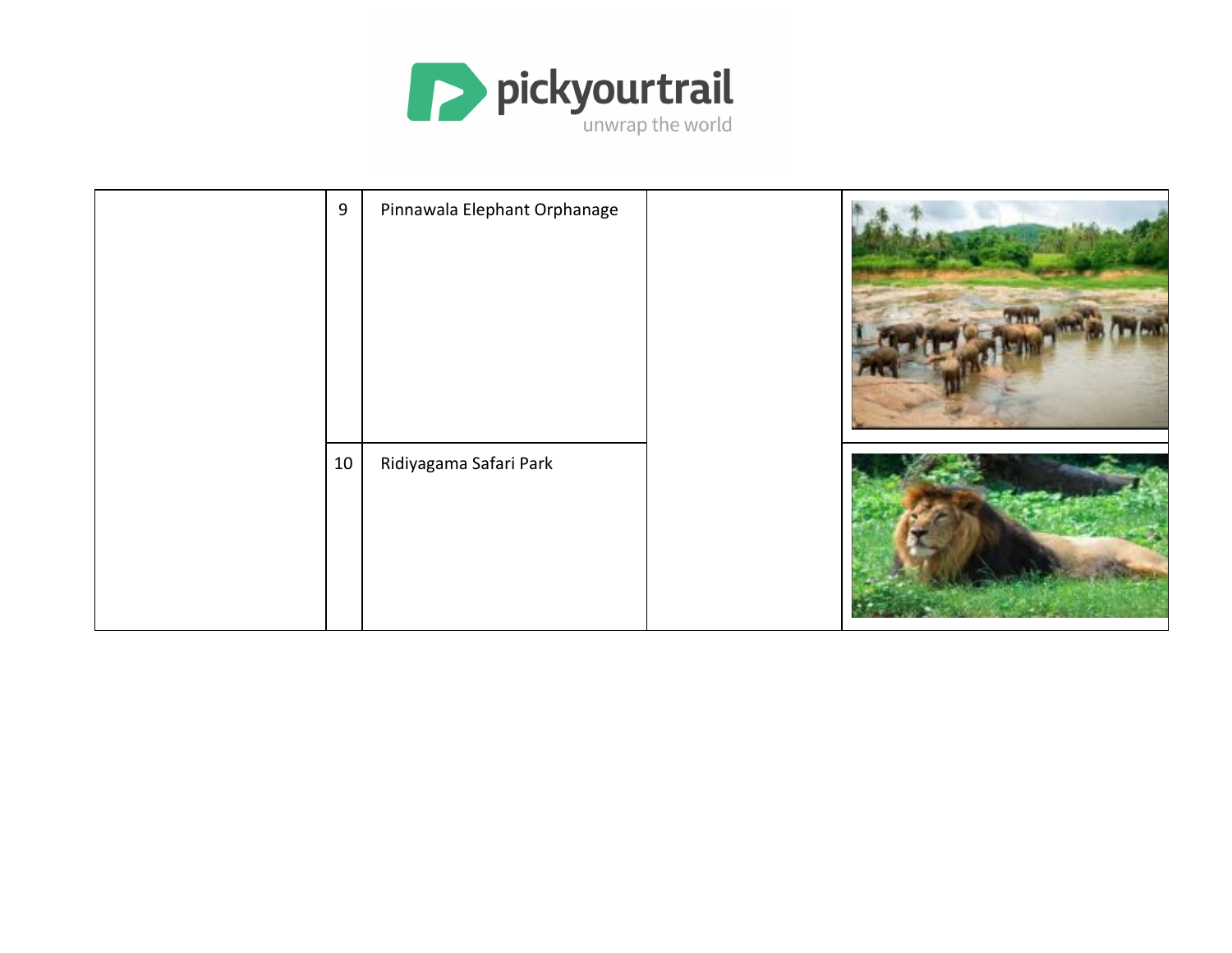

| CCF | 11 | Sigiriya Fortress                          | 6.30 am to 5.30 pm Fresco<br>cave max.8 at a time<br>Museum 60 tourists<br>max. ta time |  |
|-----|----|--------------------------------------------|-----------------------------------------------------------------------------------------|--|
|     | 12 | Anuradhapura (excluding Sri<br>Maha Bodhi) |                                                                                         |  |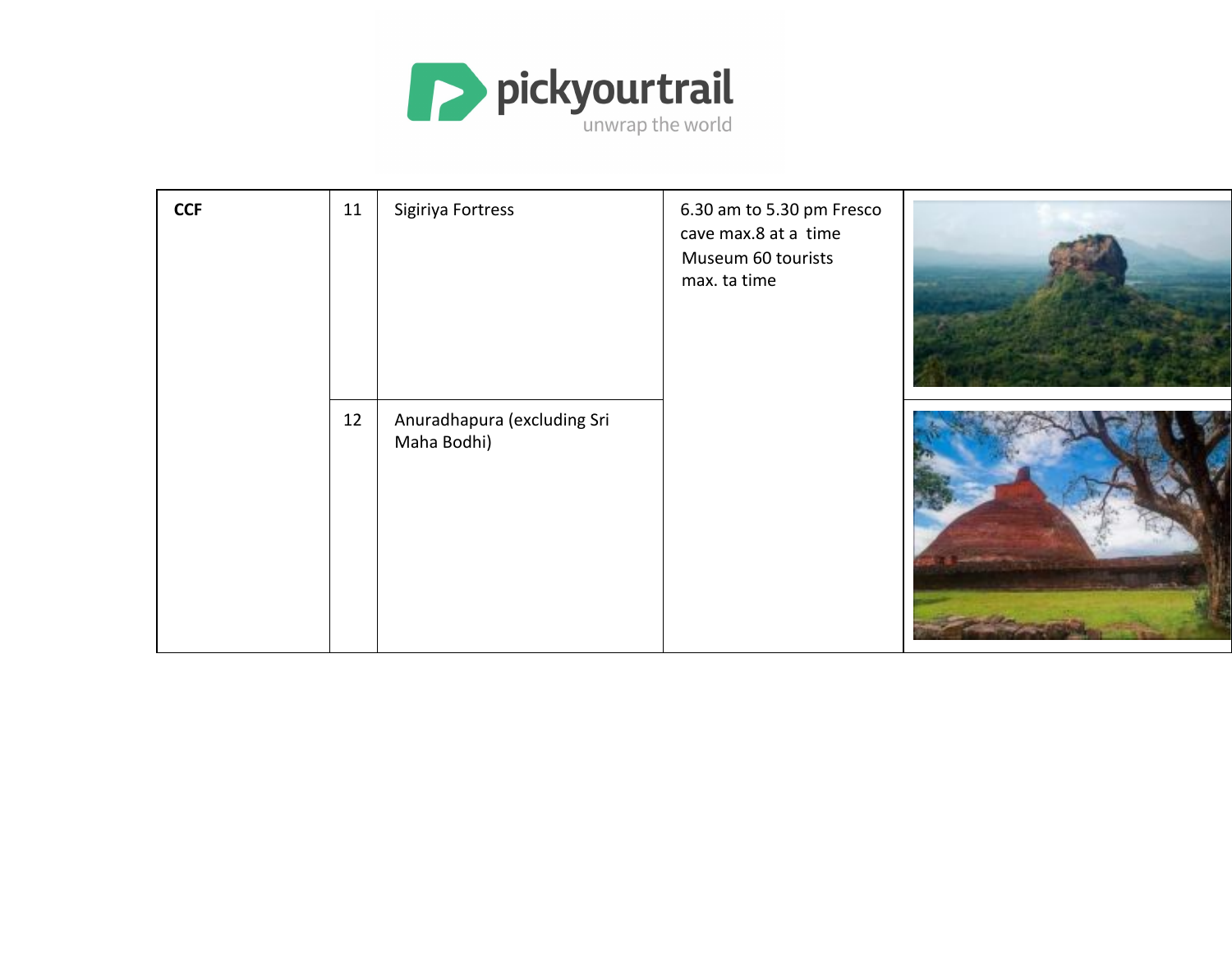

|  | 13 | Polonnaruwa |  |  |
|--|----|-------------|--|--|
|--|----|-------------|--|--|

| Department of<br>National<br>Botanical<br>Gardens | 11 | Royal Botanic Garden-Peradeniya | 8.00 am to 5.00 pm<br>Visitors will be received in<br>batches- one batch at a<br>time & Visitors are<br>encouraged to bring their<br>own water bottles |  |
|---------------------------------------------------|----|---------------------------------|--------------------------------------------------------------------------------------------------------------------------------------------------------|--|
| Laksala                                           | 12 | Laksala-Kandy                   | Any week day                                                                                                                                           |  |